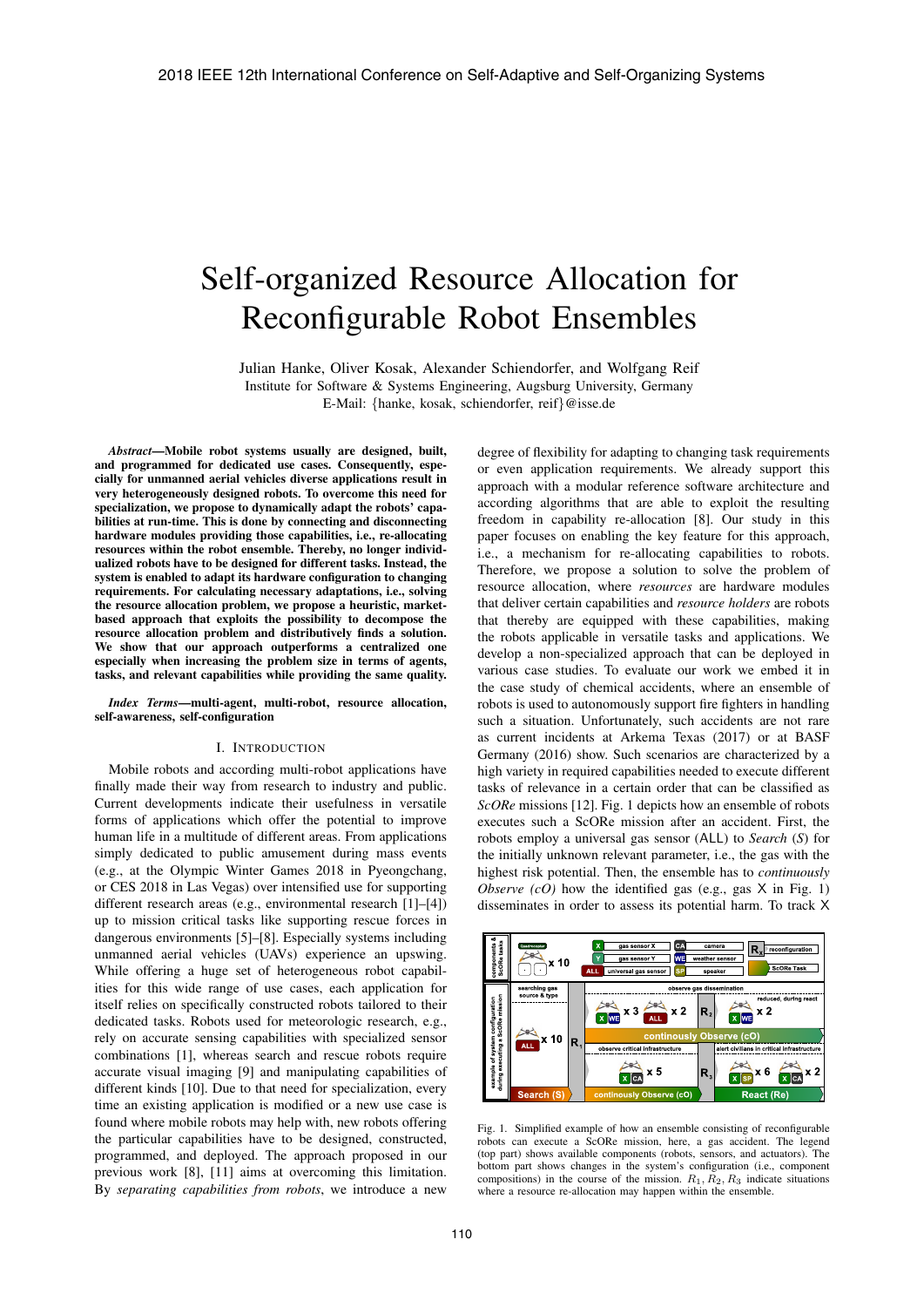a capability for high precision measuring and a capability to measure weather data (WE) for dissemination predictions is needed. Besides, the ensemble should still be on the lookout for other potentially harmful gases which again requires the universal gas sensor capabilities. Additionally, the robots need to observe the concentration of X along critical infrastructure and identify endangered people with cameras (CA). Finally, we expect appropriate *Reactions (Re)*, e.g., the ensemble supports the evacuation of threatened inhabited areas. In Re, one task still needs the capabilities from *cO* and another task requires the capability to inform endangered persons with loudspeakers (SP). For an ensemble of size 10, a possible task assignment is shown in Fig. 1, where resource re-allocations happen at  $R_1$ ,  $R_2$ , and  $R_3$ . A conventional, non-reconfigurable system (with fixed hardware configurations) would lead to a much larger ensemble to achieve the same task coverage  $(10 \cdot |\{\text{ALL}\}| + 3 \cdot$  $|\{X, WE\}| + 5 \cdot |\{X, CA\}| + 6 \cdot |\{X, SP\}| = 24$  devices instead of 10). To identify the hardware needed for providing certain capabilities, agents are able to query a *common knowledge data base* defining the relation between hardware types and capabilities. Given, e.g., the hardware modules X and WE, the agent gains the capability of *measuring gas X*, *estimating wind* (from WE), and the combined capability *estimate gas cloud distribution* (that uses both X and WE to predict the future gas dissemination). In this study, we neglect the quality of hardware modules (e.g., measuring frequency of a sensor) and only focus on its type. Nevertheless, in all following definitions and algorithms hardware module quality can be easily considered. We also assume hardware modules that can be plugged in each other infinitely (e.g., as daisy chain [13]). To achieve the ability to actually reconfigure our robots online, i.e., to enable online adaptivity, modularity, and other necessary self-organization abilities, we designed a single robot of our ensemble as a *Jadex Active Components Platform* [14]. By representing capabilities as such active components, we are able to design them as modular and dynamically loadable software artifacts, each encapsulating all knowledge necessary for their execution. At the same time, this design provides the possibility to dynamically equip robots with new capabilities at run-time and makes our robots self-aware concerning their current capabilities. To provide a solution to solve the problem of resource allocation, this paper is organized as follows: In Section II, we describe the problem to be solved. Subsequently, we propose our algorithmic approach to solve the problem in Section III. We then present our results in Section IV, investigate related work in Section V and wrap up our work in Section VI, giving also some suggestions on further research.

#### II. PROBLEM DEFINITION

Regarding the application environment motivated in Section I, the paramount problem that needs to be solved thus is an instance of the task allocation problem [15]. Usually, tasks in our multi-robot system setting have to be solved by multiple agents. In the scope of this paper, we consider ScORe missions where robots can be assigned to at most one task at a time. By using appropriate decomposition techniques (e.g.,

hierarchical task networks [16]), complex tasks that require multiple agents to be solved can be decomposed into multiple primitive tasks, which can then be handled by a single agent. With regard to the taxonomy introduced by [17] for classifying *multi-robot task allocation problems (MRTA)*, can be mapped to a *multi-robot single-task* allocation problem where tasks are instantly assigned (*ST-SR-IA*). For being able to solve the aforementioned complex tasks, each of the decomposed primitive tasks has to be allocated to an agent capable of handling it, i.e., an agent providing all capabilities that are required for solving the primitive task. The group of these agents forms the coalition that in a coordinated manner is then able to solve the complex task, as supposed by [15]. Obviously, this mechanism relies on having enough agents available providing the required capabilities. As a consequence, the task allocation fails if such a coalition can not be found resulting in having the task unsolvable at least for the current state of the system. Instead of adding more appropriately configured agents to the system (a typical solution how recent other approaches try to handle such situations, cf. [18]– [20]), our approach allows for reconfiguring the agents that are already participating in the system in terms of their provided capabilities. Thereby, the task allocation problem gets augmented by a *multi-agent resource allocation problem (MARA)* [21]. As it can be seen in Fig. 2, if no coalition can be found for a complex task, the system is enabled to reallocate resources (i.e., hardware modules) to new resource holders (i.e., the agents). By their very nature, resources in our MARA are discrete, indivisible, not sharable, static, and multi-unit (classified according to [21]). By considering the decomposed tasks' required capabilities as requirement for the resource allocation problem, a consistent system configuration has to be found to successfully finish a re-started task allocation and subsequently execute the complex task. Separating task and resource allocation in two problems reduces complexity. It eases finding task allocations when the system is already configured appropriately (this is the common case). Further this approach reduces the problem size in critical situations where time spend on reconfiguration is needed to be minimal. With this combined approach, a valid task assignment can be found in every case where the user defined task for the ensemble is feasible in any configuration of the system, i.e., there is at least any coalition with any agent configuration that is able to solve the task. If the reconfiguration fails, e.g., when hardware modules break down, an error handling can be initiated (not in the scope of this paper). We previously stated, that as side effect, this approach further facilitates the act of



Fig. 2. Abstract definition of our process for solving tasks in the multirobot ensemble, considering the separation of capabilities from robots. If decomposed tasks can not be allocated, a new resource allocation is calculated and the task allocation is restarted.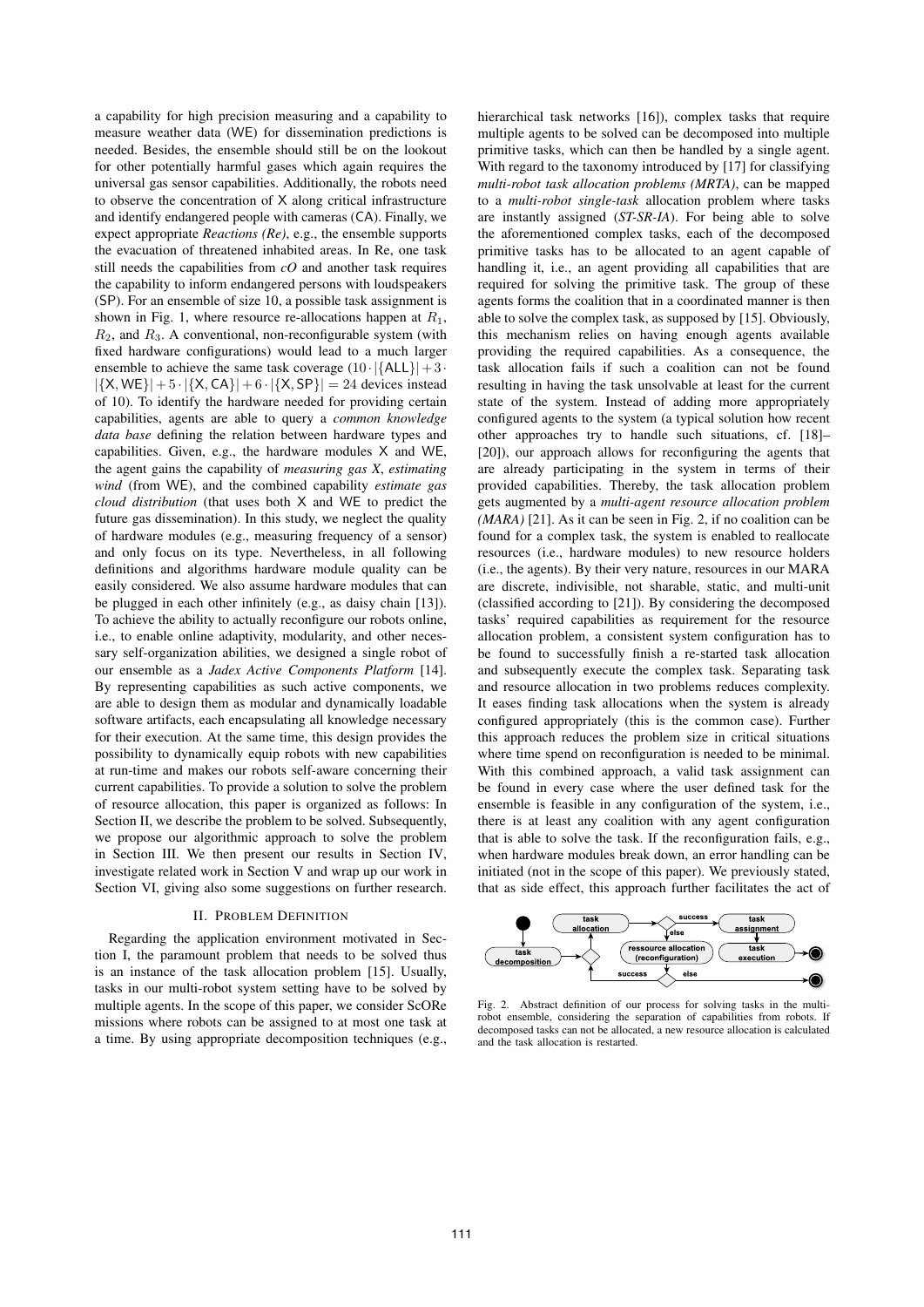planing for the robot ensemble as planning no longer has to take into account heterogeneous agents but is able to plan for homogeneous agents [11]. Additionally, the overall need for hardware (robots and sensors/actuators) is reduced if actually implemented in real-world, which we aim to.

### *A. The Resource Allocation Problem*

The resulting *resource allocation problem (RAP)* is formulated as a *constraint satisfaction and optimization problem (CSOP)* [22, Ch. 10] that minimizes the required amount of reconfigurations  $r_a$  concerning hardware modules, aggregated over all participating agents  $a \in A$ . This minimization problem is subject to multiple constraints regarding participating agents as well as relevant tasks  $t$ , that define the requirements of the resource allocation problem. More precisely, these requirements are defined by the set of capabilities  $C_t$  a task  $t \in T$ requires from an agent to make it capable of handling the task. The solution of the CSOP then shall guarantee that for each task there is at least one agent that is capable of handling it as the agent provides all capabilities  $C_a$  that are required by the task ( $C_t \subseteq C_a$ ). Because this allocation is still subject to the ST-SR, we define it by an injective function  $f : T \rightarrow A$ (*task-covering-contraint*, cf. (3)) that maps a unique agent  $a \in A$  to every task  $t \in T$ , ensuring that  $C_t \subseteq C_{f(t)}$  is true for at least one agent. While  $f$  can also be used by the task allocation afterward (if enriched with other relevant constraints, e.g., for allocating tasks to the fastest or the nearest agent), we want to abstract from defining a concrete function during the resource allocation for allowing more possible solutions and thus more flexibility. The set of capabilities  $C_a$ an agent provides results from the set of hardware allocated to the agent **Hpost <sup>a</sup>** during the resource allocation process.  $H_a^{post}$  is the set of hardware allocated to a by the solution of the resource re-allocation, being the set of decision variables for the CSOP. The relation between allocated hardware and provided capabilities is defined by a *common knowledge data base* that, queried with a certain set of hardware types, delivers the resulting capabilities as described in Section I. As every hardware has a defined weight  $w(h)$  and each agent has a maximum payload  $p(a)$ , i.e., the maximum aggregated weight an agent is able to move with (which we claim to be an inherent capability of each agent), the allocation also has to take care of not overloading an agent (*payload-constraint*, cf. (1)). Of course, each hardware module can only be allocated to one agent at a time (*hardware-constraint*, cf. (2)). We define the CSOP as follows:

min. 
$$
\sum_{a \in A} r_a
$$
  
s. t.  $\forall a \in A : p(a) \ge \sum_{h_a \in \mathbf{H}^{\text{post}}} w(h_a),$  (1)

$$
\text{Let } \forall a \in A : p(a) \ge \sum_{h_a \in \mathbf{H}_a^{\text{post}}} w(h_a), \tag{1}
$$

$$
\forall a \neq b \in A : \mathbf{H}_{\mathbf{a}}^{\mathbf{post}} \cap \mathbf{H}_{\mathbf{b}}^{\mathbf{post}} = \emptyset,
$$
 (2)  

$$
\exists f : T \rightarrow A \ \forall t \in T \ C_{t} \subset C_{t}(t)
$$
 (3)

$$
\exists f: T \rightarrow A, \forall t \in T, C_t \subseteq C_{f(t)} \tag{3}
$$
  
with  $r_a := |H_a^{pre} \Delta \mathbf{H}_a^{\text{post}}|,$  (4)

with 
$$
r_a := |H_a^{pre} \Delta \mathbf{H}_a^{post}|
$$
,  
\n $C_a \subseteq C := query\_database(\mathbf{H}_a^{post})$ ,  
\n $C_t \subseteq C, H_a^{pre}, \mathbf{H}_a^{post} \subseteq H$ 



Fig. 3. Two step decomposition of the RAP. While the centralized problem definition from Section II-A has to handle all |A| agents and |T| a decomposed partial problem only has to regard one agent and one task at a time.

where  $A$  is the set of all agents,  $T$  the set of all relevant tasks,  $H$  the set of all hardware modules,  $C$  the set of all capabilities,  $H_a^{pre}$  is the set of hardware allocated to agent  $a \in A$  previous to an resource re-allocation. In (4) we use the symmetric difference  $A \Delta B := (A \setminus B) \cup (B \setminus A)$  to identify this set of changed hardware.

## *B. Decomposing the Resource Allocation Problem*

When analyzing the complexity of the CSOP in Section II-A, it is obvious that its computability is only given for small sizes of  $H$ ,  $A$ , and  $T$ . As for every agent there has to be decided which of the available hardware modules should be allocated to allow a valid task allocation, the number of solutions of the RAP is in  $O(|A|^{|H|} \cdot |T|^{|A|})$ . In other words, for every possible resource allocation  $(|A|^{|H|}$  combinations [21]) we need to validate that a task allocation is possible  $(|T|^{|\mathcal{A}|})$ combinations  $[17]$ ).<sup>1</sup> To come by this complexity, we propose to decompose the RAP, generate partial solutions, and aggregate them to achieve a solution approximately similar to the central solution concerning the optimization criteria, i.e., minimizing hardware reconfigurations (this heuristic already proved to be very efficient for resource allocation in the domain of virtual power plants we studied earlier [12]). Due to the global component of the RAP (cf. (2)) we prefer this contract net inspired solution [23] over specifying our problem as distributed constraint optimization problem (DCOP) [24]. Thereby we exploit a problem-specific decomposition and avoid messaging overhead. The decomposition can be achieved by dividing the calculation of  $\mathbf{H}_{a}^{\text{post}}$  for all  $a \in A$  into partial problems concerning only a single agent  $\alpha \in A$ , each. The resulting  $|A|$  partial problems are individualized for each agent, thus, instead of regarding all other agents when minimizing the amount of hardware reconfigurations like it is done in the centralized CSOP (cf. Section II-A), each agent  $\alpha$ only regards its own configuration, e.g., minimizes  $r_\alpha$  and not  $\sum_{a \in A} r_a$ . Consequently, (2) is neglected here but respected in the following solution aggregation. Resulting from the definition of the task allocation problem as ST-SR (cf. Section II-A), the problem size of the RAP is further reduced in terms of the tasks that are regarded while calculating a partial solution. More precisely, for solving one partial problem only one task  $\tau \in T$  has to be regarded at a time. To cover all tasks of the original problem, the partial problem has to be solved for

<sup>1</sup>Considering the worst case  $|T| = |A|$ , the problem is in  $O(|A|^{|H|+|A|})$ .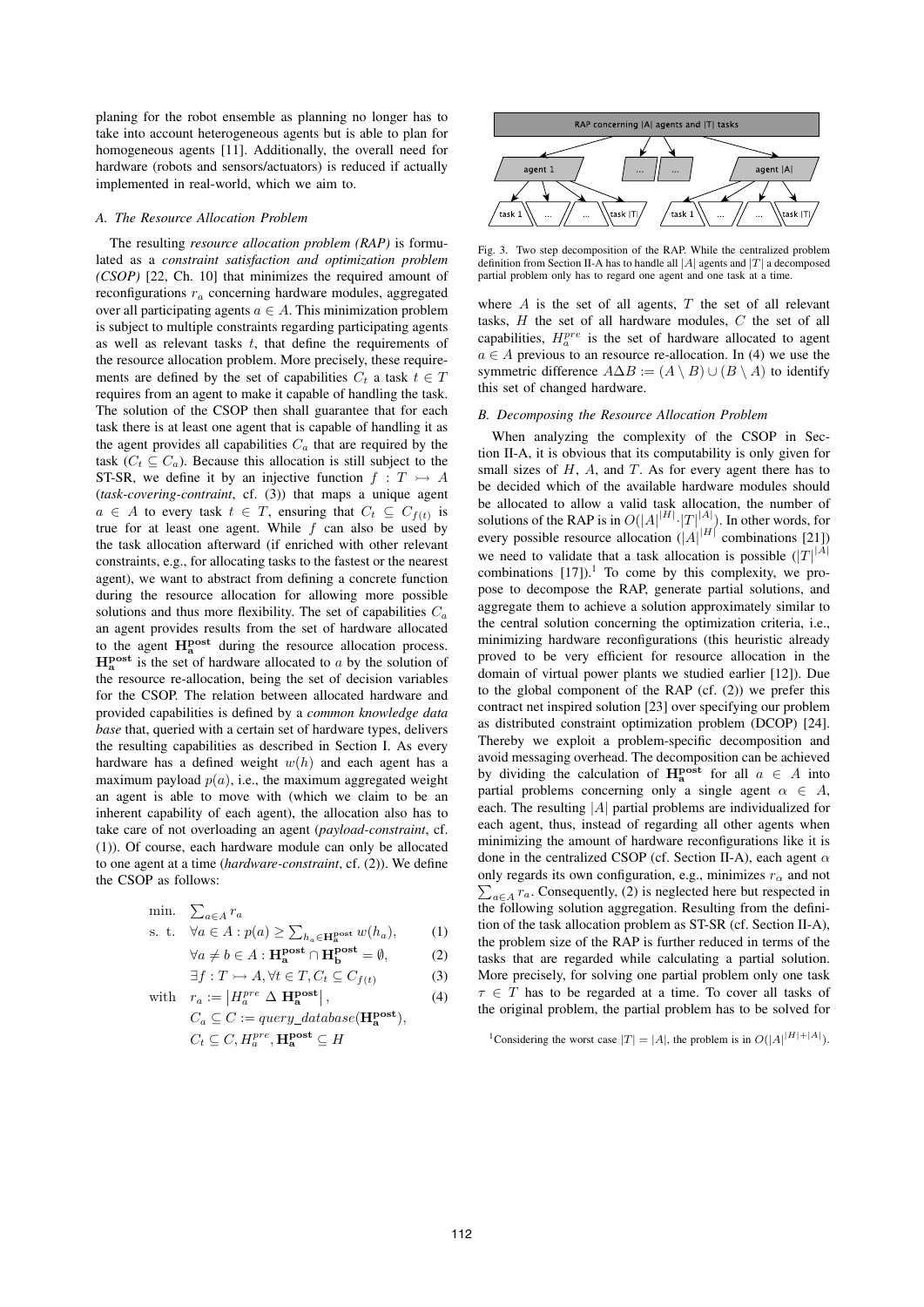every task (i.e., |T| times) by each agent  $\alpha$  consequently (cf. Fig. 3). In the tradition of auction mechanisms, which are the most common market-based approaches [19], we call a solution to one partial problem *proposal*, i.e., the solution for the partial problem concerning agent  $\alpha$  and task  $\tau$  is named  $H_\alpha^{pro}(\tau)$ . This partial RAP again is encapsulated in a CSOP. For generating a valid proposal, the calculated partial solution  $H_\alpha^{pro}(\tau)$  has to assert that the proposed resource allocation results in all relevant capabilities needed for the defined task τ (*capability-constraint*, cf. (5)), when queried within the data base while respecting  $\alpha$ 's *payload-constraint* (6). With that, the complexity of solving a decomposed partial problem is in  $O(2^{|H|})$ , respectively  $O(|T| \cdot 2^{|H|})$  for all tasks. The definition of this partial CSOP is as follows (bottom of Fig. 3):

min. 
$$
r_{\alpha}
$$
  
s. t.  $C_{\tau} \subseteq \mathbf{C}_{\alpha}$ , (5)

$$
p(\alpha) \ge \sum_{h_{\alpha} \in \mathbf{H}_{\alpha}^{\text{pro}}(\tau)} w(h_{\alpha})
$$
\n
$$
r_{\alpha} = |H_{\alpha}^{\text{pre}} \Delta \mathbf{H}_{\alpha}^{\text{pro}}(\tau)|,
$$
\n(6)

$$
\mathbf{C}_{\alpha} \subseteq C := query\_database(\mathbf{H}_{\alpha}^{\mathbf{pro}}(\tau)),
$$
  

$$
C_{\tau} \subseteq C, H_{\alpha}^{pre}, \mathbf{H}_{\alpha}^{\mathbf{pro}}(\tau) \subseteq H
$$

To aggregate all partial solutions back to a solution for the original CSOP, another optimization problem has to be solved for finding the best combination of all partial solutions. Thereby, similar to the centralized solution defined in Section II-A, the amount of changed hardware modules shall be minimized while allocating resources to agents. The allocation itself again is subject to a set of constraints. Similar to the centralized CSOP, the *hardware-constraint* (8) as well as the *task-covering-constraint* (9) has to hold for a valid solution. In comparison to the centralized RAP, the complexity of the aggregation problem is heavily reduced. The *payload-constraints* of individual agents no longer have to be reviewed, as they are already taken into account in the proposal generation, c.f., (6). Moreover, the possible resource allocations for every agent are restricted to those covered by a proposal (*proposalconstraint*, cf. (7)). This reduces the amount of combinations from  $|A|^{|H|} \cdot |T|^{|A|}$  to  $|T|^{|A|}$  for the aggregation problem. This problem can be defined as follows:

min. 
$$
\sum_{a \in A} r_a
$$
  
\ns.t.  $\forall t \in T, \exists a \in A : H_a^{pro}(t) = \mathbf{H}_a^{post}$ , (7)  
\n $\forall a \neq b \in A : \mathbf{H}_a^{post} \cap \mathbf{H}_b^{post} = \emptyset$ , (8)

$$
\exists f: T \rightarrow A, \forall t \in T, C_t \subseteq C_{f(t)} \tag{9}
$$

with 
$$
r_a = |H_a^{pre} \Delta \mathbf{H_a^{post}}|
$$

The complexity of the decomposed approach for solving the RAP consequently is in  $O(|T| \cdot 2^{|H|} + |T|^{ |A|})$ , adding up the complexity for generating proposals (done in parallel for all agents) with complexity of aggregating the proposals. Due to the decomposition and distributed calculation of partial problems it is not guaranteed that there is an optimal or even any solution for the aggregation problem. Some dependencies of the centralized CSOP are hidden for individual agents and considered the first time when aggregating the proposals, e.g.,

the *hardware-constraint* (resources might be allocated more often than once in different proposals). In Section III we propose an appropriate heuristic to reduce the occurrence of this dead-lock situations, among others.

## III. SOLVING THE RAP WITH TRANSFORMRS

In order to solve the RAP, we introduce two different algorithmic approaches. The first approach implements the methodical procedure to solve the RAP centrally while the second does so distributively. Since distributed approaches can lead to dead-lock situations, we further present an integrated solution combining the aforementioned two approaches in order to mitigate this, which we call TRANSFORMRS (Task and Resource Allocation Strategy for Multi-Robot Systems). We assume that there are no communication issues, e.g., ensured by a reliable communication infrastructure and therefore each robot can always reach all other robots.

## *A. Solving the RAP centrally*

The central algorithm for solving the RAP reconfiguration sequence for an ensemble with the size of  $n$  robots (i.e.,  $|A|$  agents) is illustrated by the activity in Fig. 4. The left side of the illustration shows the role distribution of the entire ensemble within the resource allocation process. Here, any robot can adopt the role of the coordinator (upper part) while all other robots are participants (lower part). The right side points out the different activities for the coordinator and the participants in two separated, but interacting activity diagrams. When the need arises to re-allocate resources in the ensemble as a task allocation failed in advance (cf. Fig. 2), the ensemble autonomously initiates the adaption process. At first, the two roles must be determined. Since all robots are equal from a software perspective, every robot is able to adopt the role of the coordinator. The actual assignment is decided by an appropriate leader election algorithm [25] we do not focus on in this paper. After the coordinator has been elected, it collects the necessary data for solving the RAP. Since it is a centralized approach, we made the assumption that the current system configuration is known globally by every robot. The first component of this data collection is the information pertaining to individual robots, such as their current configuration and maximum load capacity, whereas the second component consists of the task requirements in terms of their required capabilities. After the required data collection



Fig. 4. Activity for solving the resource allocation problem centrally. One robot adopts the role of the coordinator, calculates a new resource allocation for all n participating robots, and informs them about the new system configuration. All other robots adopt the role of participants that realize the new system configuration. Task allocation and execution are not represented.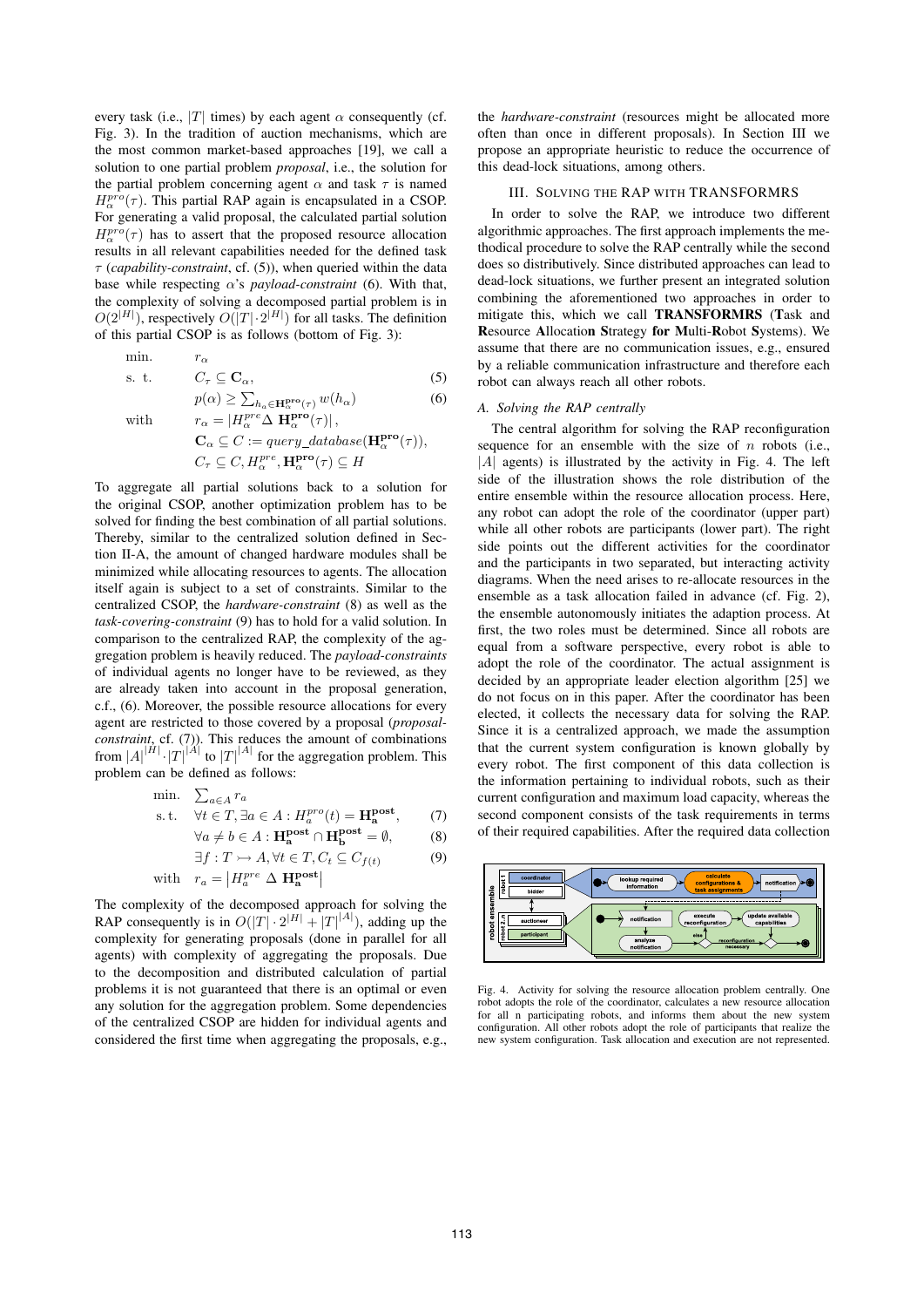

Fig. 5. Activity for solving the resource allocation problem distributively. One robot adopts the role of the auctioneer initiating a market-based resource allocation with a call for proposals (CfP). When receiving proposals from participating robots (bidders) it aggregates them to a new system configuration solving the RAP, if possible. Each bidder calculates only partial solutions to the RAP (cf. Fig. 3). Similar to the centralized solution, bidders realize new system configurations when they get informed by the auctioneer. Again, nether task allocation nor execution are represented.

is completed the coordinator centrally solves the Resource Allocation Problem (RAP) as defined in Section II-A. The overall solution contains the new configurations comprised of hardware modules, which the coordinator distributes to all available participants. As soon as the participant receives the message containing the new resource allocation, it analyzes it by comparing its current hardware configuration with the new configuration. Additionally, it saves the new (current) configuration of all other robots to keep the global knowledge consistent. Then it decides if a reconfiguration is necessary or not. If so, an actual reconfiguration is executed leading to change of hardware modules. Each robot is now equipped with new capabilities. If a robot already possesses the required hardware modules the reconfiguration is complete without any hardware modifications for this participant. The same process is performed on all participants involved in parallel. In a final step, all participants notify the coordinator that they have finished their own reconfiguration and the overall ensemble reconfiguration sequence is finished by the coordinator (not included in Fig. 4).

## *B. Solving the RAP Distributively*

Depending on the application scenario, the number of hardware modules, tasks, and agents can each be very large. To counteract this complexity, we propose to decompose the RAP, by calculating partial solutions and aggregating them in order to find the solution that most closely resembles the central solution as formalized in Section II-B. Analogously to Fig. 4 for the central approach, Fig. 5 is separated into the same two parts for the distributed approach. As the problem is solved using a market-based approach, we introduce additional roles for the auction. In addition to its usual role, the coordinator adopts the role of the auctioneer while the participants additionally become bidders. Just like in the central case, every robot can take on any role in principle, so first of all a leader election is performed to determine the roles. As mentioned in Section II-B, the objects up for auction are the tasks for which proposals containing the hardware modules that the bidder would like to allocate for each task are generated. To start the auction, the auctioneer sends a call for proposals which consists of the required tasks including their required capabilities. After receiving the call for proposals the bidder analyzes it and collects the pertinent information. This entails information on all existing available hardware in the system (but not its current allocation), the individual robot's maximum payload as well as other local dependencies, e.g., between hardware types and capabilities. As soon as all required information has been collected, the bidder calculates a bid based on its local knowledge by solving the CSOP for proposals in Section II-B for every task of the RAP and sums up as a single proposal that is sent to the auctioneer. Each bid contains the hardware modules that the bidder would like to employ for the associated task i.e., a partial resource allocation as a partial solution of the RAP. These steps are carried similarly out by all other bidders. Once the auctioneer has received all proposals it aggregates all these partial solutions of the RAP back to a complete solution by solving the aggregating CSOP of Section II-B. All bidders are notified by sending a message with the new configuration, this time only containing the accepted bid including the participants' new hardware configuration instead of the whole new system configuration as needed in the central approach. From this step on, the activity follows the same procedure as in the centralized approach.

#### *C. Integrated Solution: TRANSFORMRS*

As described in Section II-B, each robot only considers its own configuration and available hardware modules when solving the partial RAP distributively, instead of considering all changes by other robots when minimizing the amount of hardware reconfigurations. Due to this decomposition, some dependencies of the centralized CSOP are not apparent to the individual robot, e.g., specific hardware modules might be allocated more often than once in different proposals (*hardwareconstraint*). As soon as the partial solutions are aggregated, it is possible that no solution can be found and a dead-lock situation occurs. We circumvent this problem by requesting more than one proposal from every bidder, each of them unique concerning the requested hardware for a specific task to increase the number of possible allocations. In order to enable submission of multiple bids for the same task, bids of declining cost-effectiveness concerning  $r_{\alpha}$  (k-best) must be calculated. The first proposal thus contains the best local solution, in which as little as possible plugging and unplugging processes take place. The second proposal represents the second best, locally calculated solution and so on. To allow all bidders to submit more than one proposal, the auctioneer additionally sends the desired number of proposals  $(k)$ . Depending on  $k$ , the bidder calculates up to  $k$  proposals which are then sent to the auctioneer in the next step. The sequence follows the same procedure as described in the distributed approach. As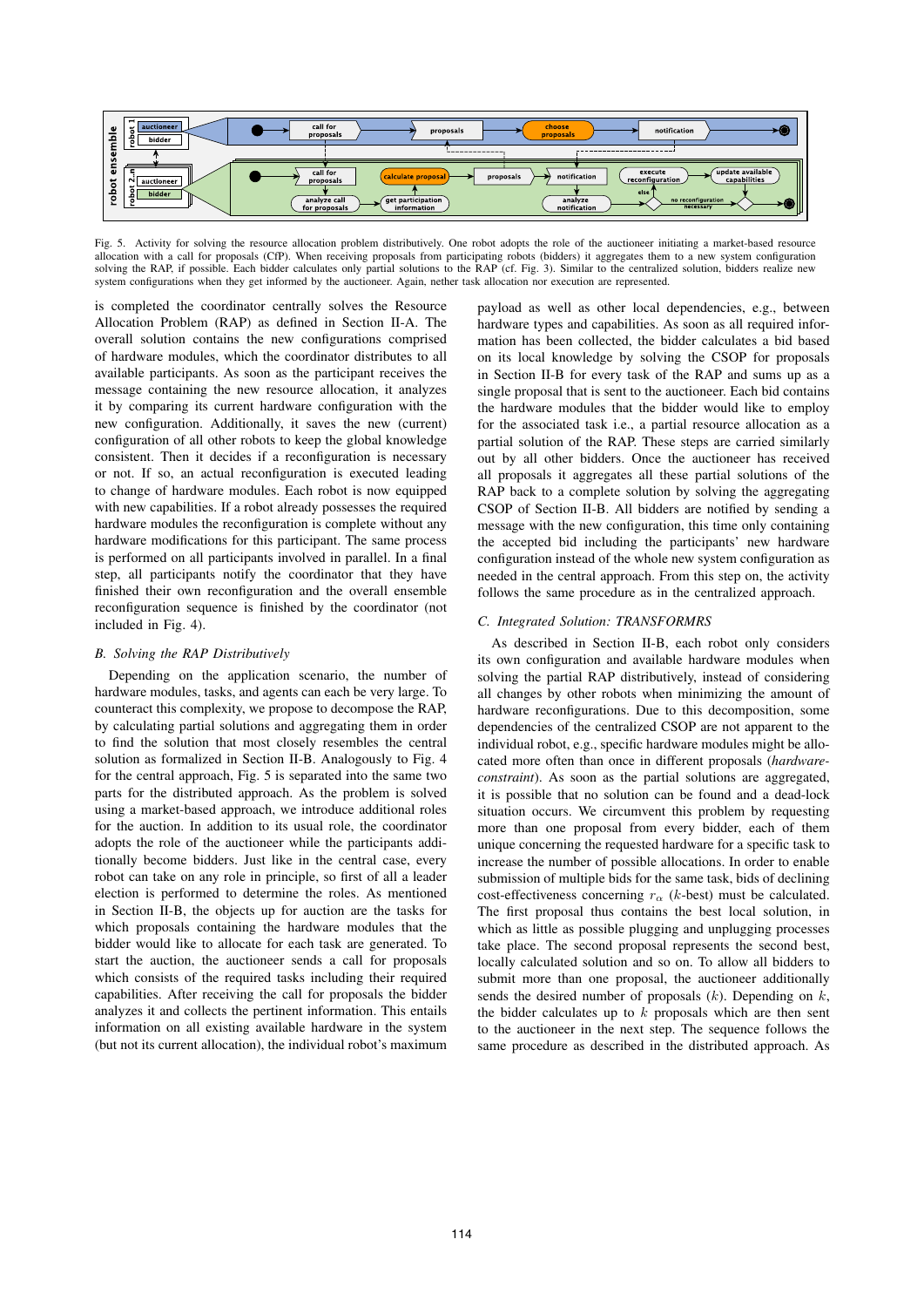

Fig. 6. Activity for our TRANSFORMRS approach. If no solution for the RAP can be determined distributively, a solution is calculated centrally.

this is still a heuristic approach, which does not guarantee a solution even if one exists, we overcome this dead-lock situation by integrating the distributed with the centralized approach (shown in Fig. 6), we call TRANSFORMRS. After the distributed approach fails to solve the RAP, additional communication takes place to provide the auctioneer with local information about all bidders in order to solve the RAP centrally. After the communication is completed the RAP is solved with the central approach analogously to Section III-A.

## IV. EVALUATION

In our evaluation we want to examine our approaches from Section III and compare them under different conditions. Therefore, we are interested in analyzing relevant properties of the central approach (CA, cf. Section III-A) and the distributed approach (DA, cf. Section III-B) concerning *1) the total time* consumed for computing a new resource allocation, *2) the q uality* of a solution concerning needed hardware changes (cf.  $\sum_{a \in A} r_a$  in Section II-A), and *3) the success rate*, i.e., how often is a solution to the RAP found. TRANSFORMRS introduced in Section III-C is not subject to the comparison as it combines the aforementioned CA and DA in a promising way. Instead, we investigate on our k-best heuristic for improving success rate and quality. We state the following hypotheses we want to verify in the following:

- $H_1$ ) DA outperforms CA in terms of computation time needed, especially with increasing problem size.
- $H<sub>2</sub>$ ) The quality of solutions calculated by DA is equal to that calculated by CA.
- $H_3$ ) The success rate of DA is higher than that of the CA within a defined time limit.
- $H_4$ ) Increasing k in our k-best heuristic increases success rate and solution quality of TRANSFORMRS.

## *A. Testbed*

For both CA and DA we define a maximum timeout for calculating valid solutions of 300 seconds, justified by the fact that we are deploying our implementation to real robots where immense timeouts are undesirable. This timeout is of high relevance for measuring the success rate as we only accept those solutions as valid ones that where calculated before it. The success rate also is influenced by the way we create our evaluation scenarios. As we do not evaluate our algorithms integrated with the rest of our system but as a modularized component we decided to determine initial conditions (i.e., agent and hardware properties as well as task requirements) randomly but equal for comparative evaluations. This of course does not guarantee that in general there is a valid solution for every initial configuration (cf. Section III) which is undesirable for our comparative evaluations. Therefore, we are not able

to evaluate the results from our approaches to a "groundtruth" but only against each other. That means that for a given initial condition we say a RAP is solvable if and only if one of our approaches (including all heuristics) is able to find a solution within the allowed time frame. <sup>2</sup> While according to this, the number of total runs performed per configuration differs (cf. Table I), we ensured to have at least 100 valid runs per problem size (except for one) to achieve significant results. The problem size is determined by the number of participating agents  $|A|$ , the number of tasks  $|T|$  defining the resource requirements, the number of capabilities  $|C|$  a task can require, and the number of hardware modules  $|H|$ , randomly instantiated of different types (i.e., providing different capabilities). For identifying the individual effect on the properties we investigate in hypothesis  $\mathcal{H}_1$  $H_4$ , we systematically increase each of these parameters and create an evaluation run for every reasonable parameter combination. To reduce complexity in our evaluations, we restrict our MRTA to SR-ST. Consequently, e.g., combinations containing  $|T| > |A|$  or  $|T| > |H|$  are excluded. We iteratively increase the problem size in terms of  $|A|, |T|$ , and  $|C|$  in steps of 2 in [2, 10] (the limit of 10 assures feasibility also for mobile hardware while still being adequate for our problem domain) while keeping  $|H| = 10$  (to assure there are enough modules for the requirements). To support our hypothesis, we perform paired t-tests (one- or two-sided, where indicated) for normally distributed populations, respectively Mann-Whitney-U tests for non-normal distributed ones. To verify the (non-) normal-distribution we perform Kolmogorov-Smirnov tests. The evaluations for Section IV-B were executed on highperformance server hardware (16 core @3GHz CPU, 32 GB RAM), evaluations for Section IV-C were executed on the same hardware as well as on single-board computers (ODROID-XU4) we usually use to control our mobile robots. To find solutions for the RAP (cf. Section II), we use Gecode as a solver for the CSOPs which we modeled with MiniZinc.<sup>3</sup> We do not take into account messaging overhead in our run time measurements (CA needs |A| messages, DA  $3 \cdot |A|$ ).

#### *B. Results*

To support our hypotheses  $\mathcal{H}_1 - \mathcal{H}_3$  we compare results achieved from CA with that of the DA with  $k = 1$  (cf. Table I, columns labeled with  $k = 1$ , while for supporting  $\mathcal{H}_4$  we investigate in columns with  $k = 2$  and  $k = 3$  also. In Table I, problem sizes are encoded as, e.g.,  $10:8:6:4$  for  $|A| = 10$ ,  $|H| = 8$ ,  $|T| = 6$ ,  $|C| = 4$ . We further classify the problem sizes by selecting one of these parameters (*A,H,T,C*) to be either set to a *great* or *low* number and whether the problem size defined by the other parameters is *small* or  $big<sup>4</sup>$ , e.g., analyzing the parameter agents (A) set to a low  $(L = 4)$  size

<sup>2</sup>The ground-truth can not be determined otherwise as this would need the central solver to either prove a CSOP to be solvable or insolvable which often can not be computed in adequate time as the problem itself is NP-hard [21]. <sup>3</sup>ODROID on http://www.hardkernel.com/, MiniZinc on http://www.

minizinc.org/, and Gecode on http://www.gecode.org/ <sup>4</sup>*Small / big*: We set other parameters to the lowest / highest possible values.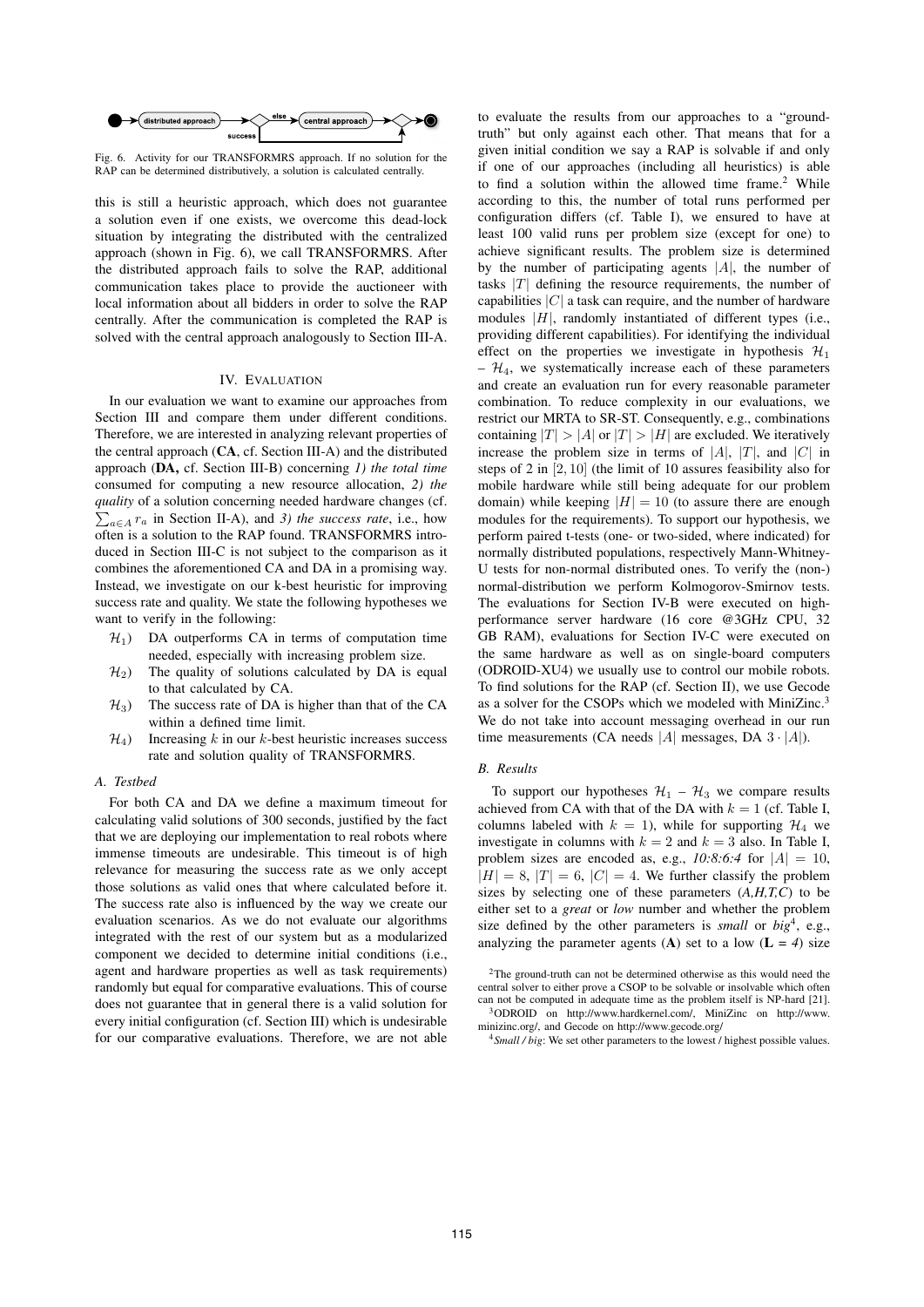TABLE I COMPARATIVE EVALUATION OF THE CENTRAL APPROACH (CA) AND DISTRIBUTED APPROACH (DA) AND EVALUATION OF THE K-BEST-ALGORITHM OF TRANSFORMRS. RUN TIME COMPARES NEEDED TIME FOR CA AND DA (FOR EACH  $k \in \{1, 2, 3\}$ ), QUALITY THE AMOUNT OF NEEDED PLUG-IN / PLUG-OFF PROCESSES, AND SUCCESS THE AMOUNT OF VALID SOLUTIONS FOUND WITHIN OUR TIME LIMIT. FOR EACH COMPARISON. CA AND DA WORK ON EQUAL PROBLEMS. THIS IS ALSO ENSURED FOR THE K-BEST EVALUATION (EQUAL PROBLEMS FOR EACH K COMPARED).

| problem                 | total | runtime in milliseconds: mean (std) |       |          |          |          |         | quality in needed reconfigurations: mean (std) |        |         |        |        |        |         |        |         | success: absolute (rate) and improvement absolute (relative) |            |             |            |             |            |            |  |  |
|-------------------------|-------|-------------------------------------|-------|----------|----------|----------|---------|------------------------------------------------|--------|---------|--------|--------|--------|---------|--------|---------|--------------------------------------------------------------|------------|-------------|------------|-------------|------------|------------|--|--|
| size                    |       | $k = I$                             |       |          | $k=2$    |          | $k=3$   |                                                | $k=1$  |         |        | $k=2$  |        | $k = 3$ |        |         | CА                                                           | $k = 1$    |             | $k=2$      |             | $k = 3$    |            |  |  |
| A:H:T:G                 | runs  | CA                                  | DA    | CA       | DA       | CA       | DA      | CA                                             | $k=1$  | delta   | $k=1$  | $k=2$  | delta  | $k=2$   | $k=3$  | delta   | $#$ (rate)                                                   | $#$ (rate) | $+/-$ (rel) | $#$ (rate) | $+/-$ (rel) | $#$ (rate) | $+/-$ (rel |  |  |
| ASL                     | 183   | 172                                 | 426   | 173      | 952      | 173      | 1272    | 0.77                                           | 0.77   | 0.00    | 0.77   | 0.77   | 0.00   | 0.77    | 0.77   | 0.00    | 183                                                          | 129        | 0/54        | 158        | 29/0        | 158        | 0/0        |  |  |
| 2:10:2:2                |       | (8)                                 | (26)  | (8)      | (58)     | (8)      | (246)   | (0.71)                                         | (0.71) | (0.0)   | (0.71) | (0.71) | (0.0)  | (0.71)  | (0.71) | (0.0)   | (1.0)                                                        | (0.7)      | (0.7)       | (0.86)     | (1.22)      | (0.86)     | (1.0)      |  |  |
| <b>ASG</b>              | 199   | 1419                                | 612   | 1710     | 2873     | 1751     | 3952    | 0.68                                           | 0.68   | 0.00    | 0.64   | 0.64   | 0.00   | 0.65    | 0.65   | $-0.04$ | 199                                                          | 187        | 0/12        | 183        | 11/15       | 186        | 3/0        |  |  |
| 10:10:2:2               |       | (2958)                              | (114) | (3573)   | (4544)   | (3620)   | (5136)  | (0.65)                                         | (0.65) | (0.0)   | (0.64) | (0.64) | (0.0)  | (0.64)  | (0.64) | (0.31)  | (1.0)                                                        | (0.94)     | (0.94)      | (0.92)     | (0.98)      | (0.93)     | (1.02)     |  |  |
| <b>ABL</b>              | 1138  | 2202                                | 893   | 2219     | 2143     | 2219     | 3247    | 2.73                                           | 2.80   | $-0.07$ | 2.73   | 2.75   | 0.04   | 2.73    | 2.75   | 0.00    | 1138                                                         | 391        | 0/747       | 733        | 342/0       | 733        | 0/0        |  |  |
| 4:10:4:4                |       | (8707)                              | (140) | (6727)   | (240)    | (6727)   | (532)   | (0.99)                                         | (1.07) | (0.35)  | (0.99) | (1.03) | (0.3)  | (0.99)  | (1.03) | (0.0)   | (1.0)                                                        | (0.34)     | (0.34)      | (0.64)     | (1.87)      | (0.64)     | (1.0)      |  |  |
| ABG                     | 274   | 258744                              | 1136  | 248413   | 70768    | 240998   | 70065   | 1.32                                           | 1.32   | 0.00    | 0.28   | 2.24   | 0.12   | 0.31    | 2.21   | $-0.12$ | 57                                                           | 199        | 168/26      | 159        | 57/97       | 115        | 4/48       |  |  |
| 10:10:4:4               |       | (99323)                             | (200) | (107739) | (92141)  | (114806) | (80131) | (0.69)                                         | (0.69) | (0.0)   | (0.62) | (0.85) | (0.53) | (0.65)  | (0.86) | (0.62)  | (0.21)                                                       | (0.73)     | (3.49)      | (0.58)     | (0.8)       | (0.42)     | (0.72)     |  |  |
| 2:10:2:2                |       | cf. ASL                             |       |          |          |          |         |                                                |        |         |        |        |        |         |        |         |                                                              |            |             |            |             |            |            |  |  |
| <b>TSG</b>              | 618   | 123731                              | 1167  | 141809   | 20962    | 141809   | 44227   | 3.94                                           | 3.94   | 0.00    | 3.19   | 3.86   | 0.00   | 3.19    | 3.86   | 0.00    | 563                                                          | 21         | 4/546       | 181        | 160/0       | 181        | 0/0        |  |  |
| 6:10:6:2                |       | (109208)                            | (165) | (120748) | (10279)  | (120748) | (16080) | (0.8)                                          | (0.8)  | (0.0)   | (1.71) | (0.89) | (0.0)  | (1.71)  | (0.89) | (0.0)   | (0.91)                                                       | (0.03)     | (0.04)      | (0.29)     | (8.62)      | (0.29)     | (1.0)      |  |  |
| TBL                     | 196   | 12939                               | 699   | 17199    | 5710     | 18812    | 6206    | 1.03                                           | 1.03   | 0.00    | 1.01   | 1.02   | 0.00   | 1.01    | 1.02   | $-0.03$ | 190                                                          | 180        | 3/13        | 174        | 13/19       | 175        | 4/3        |  |  |
| 10:10:2:4               |       | (41173)                             | (118) | (51855)  | (10388)  | (55935)  | (13932) | (0.73)                                         | (0.73) | (0.0)   | (0.74) | (0.73) | (0.0)  | (0.73)  | (0.73) | (0.23)  | (0.97)                                                       | (0.92)     | (0.95)      | (0.89)     | (0.97)      | (0.89)     | (1.01)     |  |  |
| <b>TBG</b>              | 71    | 300375                              | 1715  | 300375   | 75024    | 300381   | 118401  |                                                | ٠      | ٠       | 0.00   | 7.00   | 0.00   |         |        | 0.00    | $\overline{4}$                                               | 42         | 42/4        | 26         | 25/41       | -6         | 0/20       |  |  |
| 10:10:6:4               |       | (43)                                | (291) | (29)     | (88875)  | (28)     | (100551 |                                                |        |         | (0.0)  | (0.0)  | (0.0)  |         |        | (0.0)   | (0.06)                                                       | (0.59)     | (10.5)      | (0.37)     | (0.62)      | (0.08)     | (0.23)     |  |  |
| <b>HSL</b>              | 15465 | 125                                 | 384   | 125      | 809      | 125      | 1015    | 1.26                                           | 1.26   | 0.00    | 1.26   | 1.26   | 0.00   | 1.26    | 1.26   | 0.00    | 15465                                                        | 9617       | 0/5848      | 12648      | 3031/0      | 12648      | 0/0        |  |  |
| 2:2:2:2                 |       | (7)                                 | (52)  | (6)      | (15)     | (6)      | (197)   | (0.67)                                         | (0.67) | (0.0)   | (0.67) | (0.67) | (0.0)  | (0.67)  | (0.67) | (0.0)   | (1.0)                                                        | (0.62)     | (0.62)      | (0.82)     | (1.32)      | (0.82)     | (1.0)      |  |  |
| 2:10:2:2                |       | cf. ASL                             |       |          |          |          |         |                                                |        |         |        |        |        |         |        |         |                                                              |            |             |            |             |            |            |  |  |
| <b>HBL</b>              | 378   | 45130                               | 976   | 45245    | 13233    | 45245    | 20657   | 2.79                                           | 2.81   | $-0.02$ | 2.64   | 2.82   | 0.00   | 2.64    | 2.82   | 0.00    | 361                                                          | 128        | 7/240       | 294        | 166/0       | 294        | 0/0        |  |  |
| 10.4.4.4                |       | (67567                              | (167) | (70612)  | (18664)  | (70612)  | (27895) | (0.59)                                         | (0.65) | (0.18)  | (0.85) | (0.64) | (0.0)  | (0.85)  | (0.64) | (0.0)   | (0.96)                                                       | (0.34)     | (0.35)      | (0.78)     | (2.3)       | (0.78)     | (1.0)      |  |  |
| 10:10:4:4               |       | cf. ABH                             |       |          |          |          |         |                                                |        |         |        |        |        |         |        |         |                                                              |            |             |            |             |            |            |  |  |
| 2:10:2:2                |       | cf. ASL                             |       |          |          |          |         |                                                |        |         |        |        |        |         |        |         |                                                              |            |             |            |             |            |            |  |  |
| $\overline{\text{csg}}$ | 1124  | 18478                               | 590   | 18381    | 1284     | 18381    | 1512    | 1.99                                           | 1.99   | 0.00    | 1.92   | 2.00   | 0.00   | 1.92    | 2.00   | 0.00    | 1089                                                         | 909        | 33/213      | 976        | 67/0        | 976        | 0/0        |  |  |
| 2:10:2:10               |       | (64623)                             | (165) | (64527)  | (328)    | (64527)  | (555)   | (1.26)                                         | (1.27) | (0.08)  | (1.3)  | (1.26) | (0.0)  | (1.3)   | (1.26) | (0.0)   | (0.97)                                                       | (0.81)     | (0.83)      | (0.87)     | (1.07)      | (0.87)     | (1.0)      |  |  |
| <b>CBL</b>              | 316   | 210576                              | 967   | 158513   | 110510   | 87800    | 71972   | 1.40                                           | 1.40   | 0.00    | 0.66   | 1.48   | 0.06   | 0.82    | 1.24   | 0.00    | 125                                                          | 230        | 153/48      | 123        | 56/163      | 57         | 0/66       |  |  |
| 10:10:4:2               |       | (130356)                            | (185) | (145970) | (108538) | (133046) | (77058) | (0.81)                                         | (0.81) | (0.0)   | (0.56) | (0.68) | (0.38) | (0.45)  | (0.63) | (0.0)   | (0.4)                                                        | (0.73)     | (1.84)      | (0.39)     | (0.53)      | (0.18)     | (0.46)     |  |  |
| CBG                     | 281   | 291803                              | 1613  | 290400   | 38199    | 291129   | 42791   | 1.80                                           | 1.80   | 0.00    | 0.08   | 3.00   | 0.04   | 0.07    | 3.02   | $-0.09$ | 15                                                           | 234        | 224/5       | 229        | 46/51       | 213        | 4/20       |  |  |
| 10:10:4:10              |       | (44311)                             | (408) | (46168)  | (63476)  | (45389)  | (69047) | (0.98)                                         | (0.98) | (0.0)   | (0.42) | (0.92) | (0.37) | (0.4)   | (0.93) | (0.57)  | (0.05)                                                       | (0.83)     | (15.6)      | (0.81)     | (0.98)      | (0.76)     | (0.93)     |  |  |

while other parameters define a big  $(\mathbf{B} = |A|:10:4:4)$  problem is abbreviated as ABL.

**Investigating**  $\mathcal{H}_1$ : To support our hypothesis we compare run times for different problem sizes picked from Table I where we increase the parameter under observation from *low* to *great* and the problem size from *small* to *big* respectively. For achieving a fair comparison, we neglect results originating from initial conditions where DA determines that there is no valid solution. 5 In *small* configurations CA outperforms DA in every configuration significantly when the parameter of relevance is set to low (e.g., ASL: CA needs 172ms, DA needs 426ms,  $p = 7.1 \cdot 10^{-215}$ , or HSL:  $c = 125$ ms,  $d = 384$ ms,  $p = 0.0$ ). This is due to the natural overhead (proposal generation and aggregation) DA suffers from and CA does not. When increasing to the respective *great* problem, this relation is reversed completely. While run time for CA increases from ASL to ASG with factor 8.25 DA increases only with factor 1.47. The same relation holds for CSL to CSG (for CA with factor 107.43, for DA with factor 1.38) and also for TSL to TSG (CA with factor 720.34, DA with factor 2.74). Thus, in these *great* configurations DA outperforms CA significantly. Only when increasing  $|H|$  from HSL to HSG has less influence on CA's runtime (factor 1.38, factor for DA is 1.11, cf. ASL). In big problems CA's performance is even worse and already close to the calculation limit within our time out (we consider timed out runs with 300s in the average calculation which is an underestimation). While *low* numbers for  $|A|$  (ABL needs 2, 20s),  $|T|$  (TBL needs 12, 94s) and  $|H|$  (HBL needs 45, 13s) are still feasible within our time

limit (cf. CA in Fig. 7 left), increasing the parameter of interest to *great* (cf. CA in Fig. 7 right) leads to impractical run times of 258, 74s in ABG (factor 117.5), 300, 385s in TBG (factor 23.2), and 258, 74s in HBG (factor 5.73). For  $|C|$  increasing from CBL to CBG seems to not have that huge influence on run time (factor 1.38) but this is only due to the time out restriction and the already high run time for CBL (212, 58s) and thus run times for CBL and CBG are impractical (cf. Fig. 7). Like in *small* problems DA again is very robust against increasing from *low* to *great* in *big* problems for almost all parameters. The biggest increase in run time is caused by  $|T|$  (from TBL with 699ms to TBG with 1715ms, factor 2.45), but for all problem sizes the distributed approach's run time is below 2000ms thus significantly lower than CA for all *big* problems in Table I. We see that especially with increasing the problem size, the DA outperforms CA by orders of magnitude significantly (Cohens's d test results in values from  $258k - 300k$  in *big* problems in Table I) and thus  $H_1$  holds. This is also true for all problems bigger than  $|A| \ge 6, |H| \ge 6, |T| \ge 4, |C| \ge 4$  where we see a mean run time for CA vs. DA of  $1016s$  (3192s) to  $575s$  (166s) which is significant ( $p = 2.30 \cdot 10^{-5}$ ).

**Investigating**  $\mathcal{H}_2$ : To support  $\mathcal{H}_2$ , we compare the results from different problem sizes. Again, we want to perform fair comparisons and thus only consider results originating from initial conditions where both approaches achieved a valid solution. By analyzing our results in Table I, we can not find any significant difference between CA and DA (all data sets are normally distributed, so we use t-tests). Differences occurring in ABL ( $p = 0.35$ ), HBL ( $p = 0.84$ ), and CSG ( $p = 0.94$ ) are only by chance. Thus, we find that if DA achieves a solution its quality is equal to that CA would have found and  $\mathcal{H}_2$  holds.

<sup>5</sup>As those situations are uncovered very quickly, results would be falsified in terms of reducing the mean run time of DA while increasing that of the CA. This also explains varying average run times for CA in Table I for  $k = 1, 2, 3$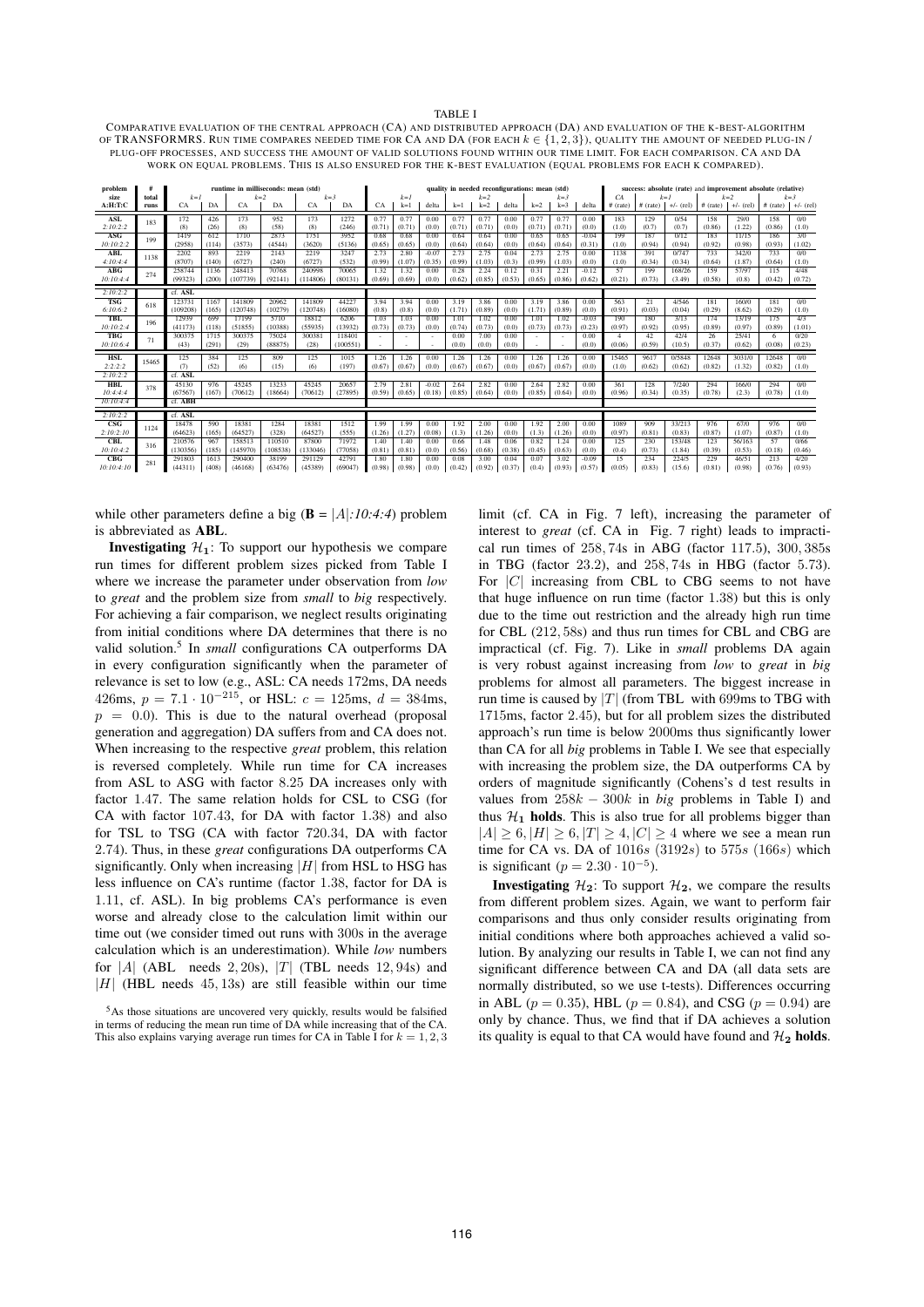

Fig. 7. Run time comparison of CA and DA (k=1,2,3) in *big* problems (box plots for time in seconds). We scale x-axis dynamically for each problem size.

For generalizing this statement, we also evaluated further problem sizes but never identified a significant difference (lowest confidence but not rejected for  $4:8:2:2$  with  $c = 0.73$ ,  $d = 0.86$ ,  $p = 0.11$ , as we test for equality here).

**Investigating**  $\mathcal{H}_3$ : To measure the success rate we only consider those runs performed on initial conditions where we definitely know a valid solution exists (cf. Section IV-A). In Table I within columns *success* the rate is given as ratio calculated by the total amount of solutions found by an approach divided by the number of total runs in the first column. In the second column, the improvement to the approach to the left is given in absolute numbers (+ indicates that, e.g., DA found solutions where CA did not and − vice verca) and in relative numbers. For *small* problem sizes, we see that CA is capable of finding valid solutions in almost every run, indicated by a success rate of 1 (we only see minor drop outs with 0.91 in TSG and 0.97 in CSG and CBL). Compared to this, DA achieves a much more diverse spread success rate, ranging from 0.03 in TSG (where the central approach achieves 0.91) to 0.92 in TBL (central achieves 0.97 here). With a look on improvement from CA to DA in *small* problems, on the one hand the biggest improvement can be seen in CSG, where DA solves 33 problems CA could not, while there are 213 problems that on the other hand can not be solved. For all *small* problems the improvement concerning DA over CA is below 1.0. This indicates, that for *small* problem sizes  $\mathcal{H}_3$  must be rejected. In *big* problem sizes this is not longer the case, as the CA can not hold its success rate. It especially suffers from increasing  $|A|$ , respectively  $|H|$ . While the success rate is still 1.0 for ABL and 0.96 in HBL, it drops to 0.21 in ABG / HBG). The same effect can be seen concerning  $|C|$ . From 0.4 for CBL the success rate drops to 0.05 in CBG. In contrast, DA is not influenced that hard by switching from *low* to *great* in *big* problems. The biggest drop can be seen from TBL with 0.92 to TBG with 0.59, which obviously is a very hard problem when taking into account that CA only successes with a rate of 0.06. For ABL the success rate of 0.34 (and for HBL 0.34 respectively) does not drop but increases instead in ABG / HBG to 0.73 which compared to the CA is an improvement of  $+168/-26$  in absolute numbers (i.e., 349%). The same can be seen for CBL with an improvement from 0.73 to CBG with 0.83 where especially the improvement from CA to DA of  $+224/-5$  (i.e., 1560%) is remarkable. This effect can be lead back to the increased flexibility through an increased amount of proposals in ABL / ABG and to the reduced chance for resource conflicts in HBL / HBG. To support our hypothesis we made some further evaluations including all other combinations in *big* problems to get a general statement where we compare the success rate of the CA to DA. The results is that the overall average success rate for CA is 0.04, for DA 0.6, which is a significant difference  $(p = 2.5 \cdot 10^{-6})$  and thus  $\mathcal{H}_3$  holds for *big* problems in general (like in Table I we define big problems as  $|A| = 10$ ,  $|H| = 10$ ,  $|T| \ge 4$ ,  $|C| \ge 4$ ).<sup>6</sup>

**Investigating**  $H_4$ : We see, that the success rate is very diversely influenced from increasing k in our k-best algorithm. On the one hand, Table I shows that increasing  $k$  from 1 to 2 has a positive effect especially in *small* problems. For ASL, e.g., we see an improvement from 0.7 to 0.86 with 29 additional (0 less) problems solved or even more in TSG (from 0.03 to 0.29) or HSL (0.62 to 0.82). But also in *big* problems  $k = 2$  improves success rate in certain configurations, e.g., in ABL from 0.34 to 0.64 and in HBL from 0.34 to 0.78. On the other hand, we also see heavily decreasing success rates, e.g., in ABG (from 0.73 to 0.58) or CBL (from 0.73 to 0.39). This drop effect is due to the increased combinatorial problem of aggregating partial problems which often is not possible within the time-out (we see, e.g., in CBL the mean run time of  $k = 2$  compared to  $k = 1$  increases from less than  $1s$  to  $110s$  and a standard deviation of  $108s$ ). Increasing  $k = 2$  to  $k = 3$  does not seem to bring any benefit, again due to heavily increased run times preventing a solution to be determined before the time out. Some problems are even worse handled by  $k = 3$  compared to  $k = 2$ , e.g., for CBL we see a drop in success rate from 0.39 to 0.18 with a total of 66 less solved problems. For all problem sizes included in Table I we can not find any significant improvement from  $k = 1$  to  $k = 2$  nor from  $k = 2$  to  $k = 3$  concerning solution quality, but in contrast see an increased amount of needed reconfigurations (this still holds for all other evaluated problem sizes). Thus  $\mathcal{H}_4$  only **partially holds** concerning success rate and has to be rejected for quality improvements. Consequently, for TRANSFORMRS a portfolio approach for selecting the appropriate size of k for specific problem sizes.

## *C. Further Results*

To validate real world applicability, we further evaluate *1) the scalability of DA* in problem sizes similar to that described in Section I and *2) the deployment on robot hardware*.

<sup>&</sup>lt;sup>6</sup>There is still a significant difference for  $|A| \ge 8$ ,  $|H| \ge 6$ ,  $|T| \ge 4$ ,  $|C| \ge 6$ 4 with CA (0.24) vs. DA (0.48) with ( $p = 5.2 \cdot 10^{-6}$ ). Reducing |A| to 6 seems to be the cutting point (CA 0.43 vs. DA 0.42) with ( $p = 0.84$ ).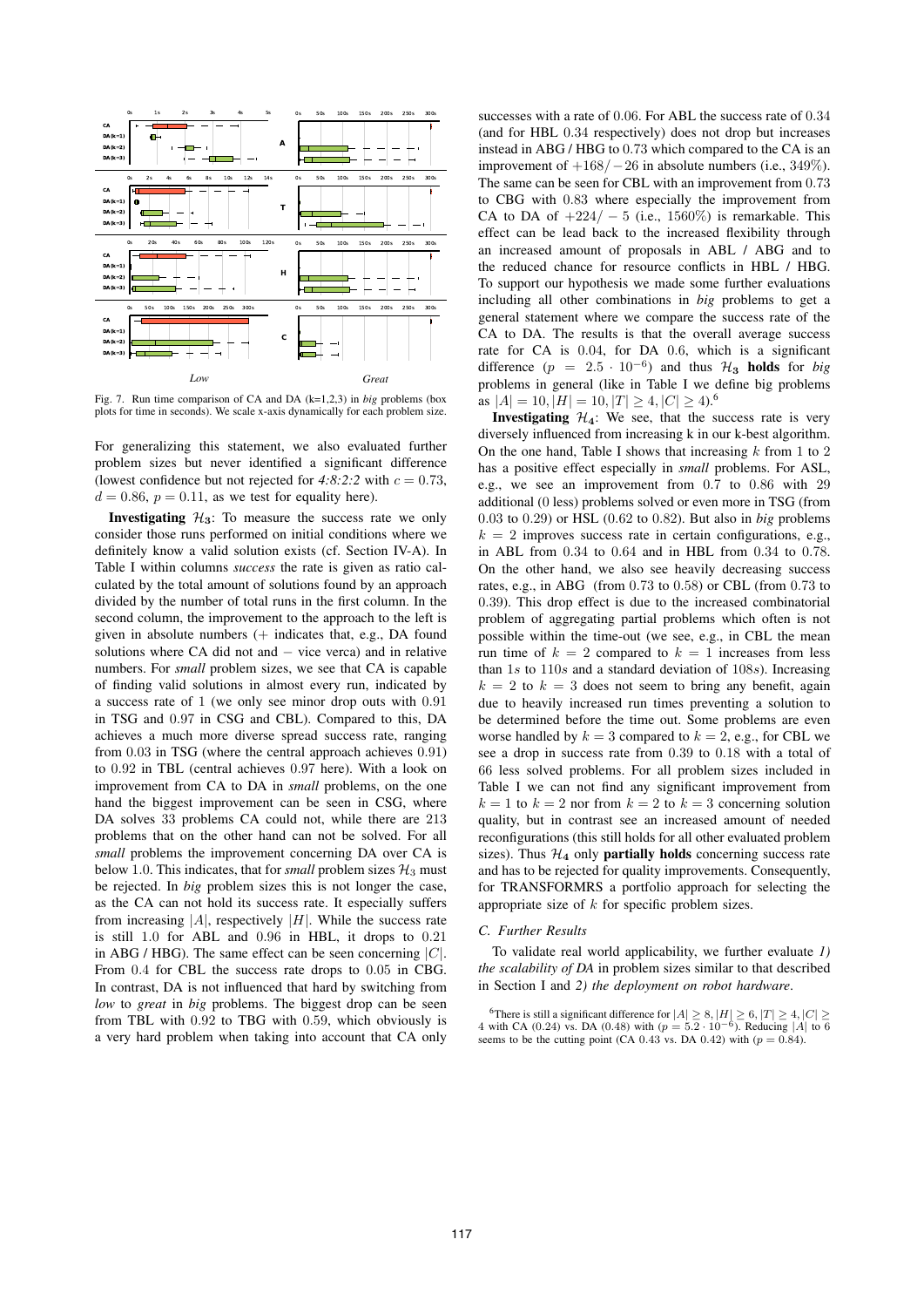For *1)* we investigate in problems of size *10:h:10:6* with  $h \in \{48, 96, 192\}$ . The run time of DA in such problems still stays in a tolerable frame of 12.16s (9.72s) for  $h = 48$ , 34.37s (27.41s) for  $h = 96$ , and 87.89s (64.26s) for  $h = 192$ . Remarkable is that the success rate of DA in those problems is always 1.0. This can be explained by the correlation of the increased amount of available hardware with the variance in allocated hardware within proposals. This induces that for great scale problems (concerning  $|H|$ ) DA is very well suited. Evaluation of other problems increasing  $|A|$  show that this is not longer true for  $|A| > 10$ . Those sizes need further decomposition strategies we want to investigate in our future research. For *2)* we deploy TRANSFORMRS on our robot hardware and evaluate ABG, TBG, HBG, and CBG from Section IV-B. We find that those problems are also feasible within appropriate time (ABG / HBG:  $3.47s$  (0.60s), TBG:  $4.88s$  $(0.93s)$ , CBG:  $4.93s$   $(0.70s)$ ) with success rates between 0.83 and 0.92. Compared to the results in Section IV-B we see a hardware related increase ranging from 285% to 306%. Thus, our approach also passes the reality check.

## V. RELATED WORK

Several approaches already deal with the commonly known problem of resource allocation. Also the idea of a distributed, i.e., market-based problem solving is widely known, however it is rather more common for solving the task allocation problem [17], [26] than the resource allocation problem [21], especially in multi-robot systems. To the best of our knowledge, we are the first to solve the resource allocation problem in a multi-robot scenario for re-allocating robot capabilities, i.e., solving the RAP with limited, indivisible, not sharable, static, and multi-unit resources and actually execute the reallocation online in a distributed, market-based fashion. The resource allocation problem first of all is classified by the type and characteristics of resources that are subject to the allocation. Following the classification of [21], resources can be continuous or discrete, divisible or indivisible, sharable or not sharable, static or dynamic, and single-unit or multiunit. Approaches for distributed resource allocation in multiagent systems typically deal with divisible and not sharable resources like energy [12], [27]. In that domain, the demanded amount of energy is the resource that shall be allocated to energy producers with the goal to optimally allocate the whole resource available. While this is a completely different optimization goal like the one we examine in this paper, [12] and [27] also use market-based, distributed mechanisms to allocate resources, which is possible in general when dealing with divisible resources [28]. Other approaches define the allocation of computational load needed to handle a computing task as resource allocation problem [29]. The goal of these approaches is to solve the resource allocation problem by minimizing the time needed to calculate a task and thereby is an instance of the resource scheduling problem [30], differentiating it from our resource allocation problem. Another research field that tackles the problem of resource allocation is the one of cloud networked robotics [31]. The resource to be allocated

is either the bandwidth, i.e., the network the robots work in [32] or the robots themselves that can be allocated by other agents or humans [33]. When resource allocation and multi robot systems come up together in literature, often a task allocation problem is expressed as an resource allocation problem. In [34], e.g., a routing problem is defined as resource allocation problem on goal destinations that should only be visited once (tasks) while keeping the needed resources minimal. The term of self-reconfiguring robots up to now basically was used for a field of research investigating in algorithms for optimal, efficient re-shaping (e.g., snake-bot [35]), and self-assembly [36], most often focusing on mechanical connections of the robot modules [37]. In comparison to the robots empowered with self-reconfiguration abilities of our understanding, the robots in these approaches are limited in their actual usage in real world applications. The way we think of self-reconfiguration in terms of hardware exchanges for robots to achieve new capabilities was investigated very sparse up to now. In Preece et al. [38] robots can be equipped with different hardware for different tasks. In contrast to our approach, the allocation of resources is done centrally and offline by querying a static ontology that defines which capabilities are needed for certain tasks. Our system in comparison is designed to react to changed task requirements at run-time. Moreover, Preece et al. [38] only use unary relationships between hardware modules and capabilities, while our approach can exploit any relationship between these two.

## VI. CONCLUSION

We model the problem of resource allocation in multi-agent systems as a constraint optimization problem to cope with typical issues that come up with robot ensembles. Resources we consider are hardware modules that can be easily connected and disconnected to each robot and that deliver certain capabilities for the corresponding robot. A new allocation of resources is needed when the robot ensemble is not able to fulfill tasks committed to it, i.e., the capabilities needed to handle those tasks are not provided by the robots. Within our model, we can easily respect the internal properties of the robots involved which are relevant for re-allocating resources, e.g., a robot's maximum payload or individual geometric designs.

For solving the resource allocation problem, we propose TRANSFORMRS an algorithmic approach that exploits the possibility of decomposing and solving the problem in a distributed fashion. Our evaluation shows that this approach significantly reduces the time used for calculating new resource allocations compared to a centralized one, especially with increased problems size in terms of agents, tasks, available hardware, or capabilities needed by tasks. Furthermore and to the best of our knowledge, we provide the first approach to adapt the capabilities provided by robots at run-time which overcomes the need of specialization typically restricting the applicability of robot systems in other current approaches.

In future experiments we plan to extend the models used for individual robots to respect increased robot heterogeneity, e.g., individual hardware-capability relationships resulting